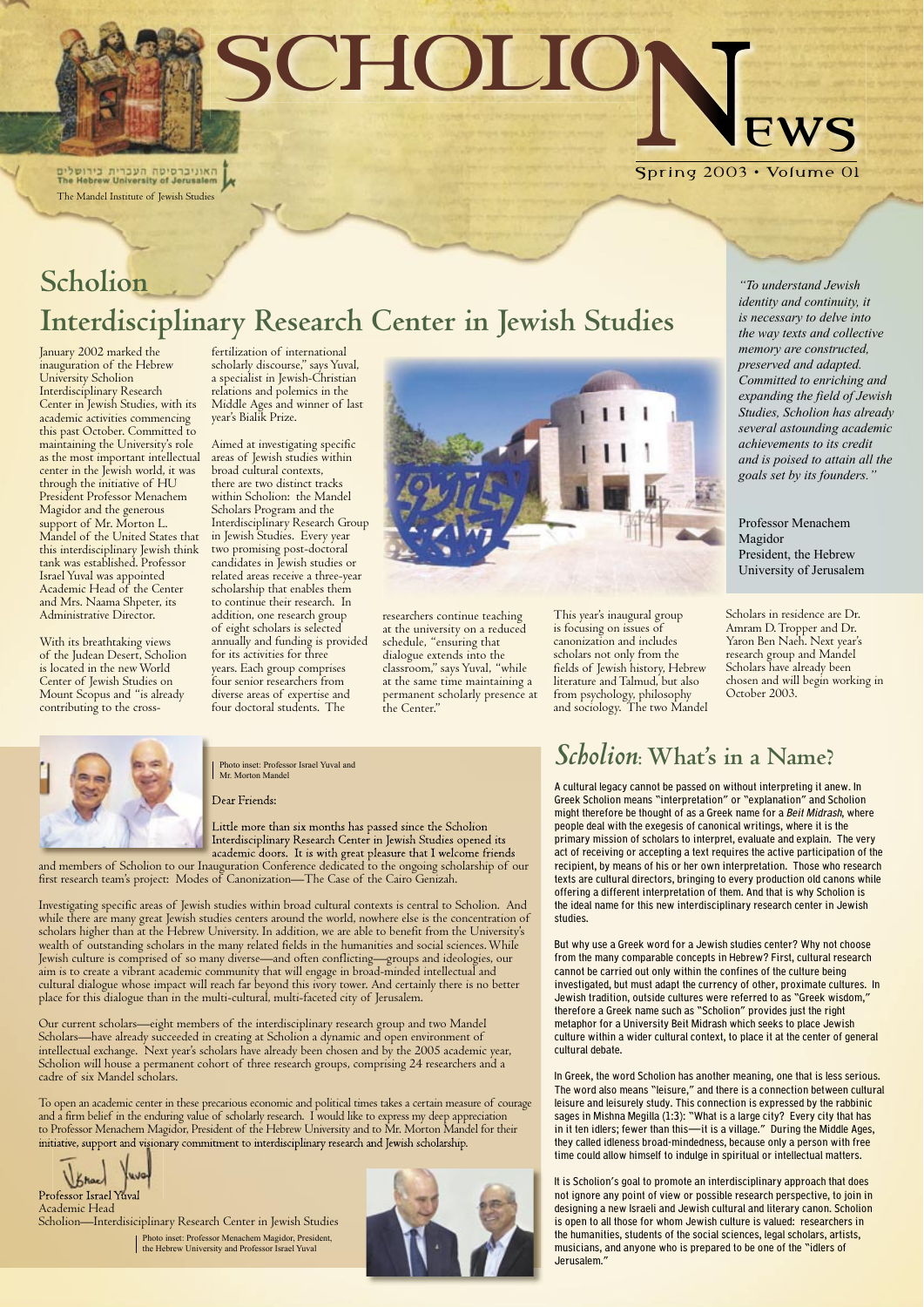# **Survival Tactics**

### **Modes of Canonization: The Case of the Cairo Genizah**

Why do certain texts achieve canonical status while others are lost or forgotten? This question arises in all areas of the humanities, in historical investigations of social and legal phenomena, among sociologists of culture and historical anthropologists, and among students of collective memory and the organization of knowledge. It is a question of special interest to Jewish textual scholars, focusing as it does on the creation of "the library of Judaism," the principal means of ensuring the cultural continuity of a people separated from its homeland throughout most of its existence. The very definition of this "library" has become central to current discussions of Jewish identity and continuity, touching on questions of survival and acceptance in broad cultural contexts.

It is these questions that Scholion's inaugural research team has been addressing, using the Cairo Genizah as its test case. Unlike most manuscripts preserved in libraries, the Genizah fragments were discarded after use. Representing the creative

output of world Jewry from the 9<sup>th</sup> to 13<sup>th</sup> centuries, the Genizah enables scholars to compare what has survived elsewhere with the fragments it has preserved. The group has been studying what has been lost and is trying to develop models, based on a very substantial database, which might explain the selection of some works and the rejection of others.

An interdisciplinary collaboration made up of experts in various fields of Jewish studies, social scientists and cultural historians, the research team is attempting to pose broad-ranging questions that go beyond the unique case of the Cairo Genizah. Among its goals is to raise basic methodological issues and explore models for investigating the survival, evolution and demise of cultural artifacts and creations, especially in the contexts of Jewish and Israeli culture. The adaptation of the medieval High Holiday *U'Netaneh Tokef* prayer, found also in the Cairo Genizah, into a purely secular context is but one example of how ceremonies and songs become part of the Israeli canon, or our collective memory.

Senior members of the research team include: **Professor Menachem Ben-Sasson**, Professor of History of the Jewish People and former Rector of the University; **Professor Robert Brody**, Head of the Talmud Deparment and Professor of Talmud; **Professor Amia Lieblich**, the Artery Professor of Personality Studies in the Department of Psychology; and **Dr.** 

## **Mandel Scholars (2002-2005)**

#### **Christoph Schmidt**, Head of the Department of German Language and Literature. All are members of the Hebrew University faculty. Young researchers in the group comprise: Zeev Elkin, Department of History of the Jewish People; Maya Weisman, Department of Psychology; Yoel Regev, Department of Literature; and Zvi Shtampfer, Department of

Talmud.

### **Dr. Amram D. Tropper**

It was towards the end of his undergraduate career at Harvard University, where he majored in philosophy, that Dr. Amram Tropper became enthralled with the history of the Jews during the Graeco-Roman period. Particularly intrigued by "the importance of the broad historical matrix of the Graeco-Roman world for understanding ancient Jews and Judaism," Tropper enrolled in the Jewish history department at the

> the 16<sup>th</sup> until the mid-19<sup>th</sup> centuries. From family and marriage to childhood and old age; from questions of material culture and consumerism, according to Ben Naeh, these aspects of Jewish life cannot be viewed in a vacuum, but emerge, he says, "from the reality in which Jews interacted with Muslims and Ottoman culture on a daily basis." Fluent in English, French, German, Ladino, Arabic and modern and Ottoman Turkish, Ben Naeh, who has been teaching in the Jewish

Hebrew University. In his Master's thesis, he compared innovative aspects of fasting in the Jewish world of the Second Commonwealth with certain Hellenistic paradigms. Tropper then went on to write his doctoral dissertation at Oxford University, an examination of the mishnaic tractate Avot in light of the local Jewish environment as well as the ambient cultural atmosphere of the contemporary Near East. His study will soon be published by Oxford University Press in a revised version, *Wisdom, Politics, and Historiography: Tractate Avot in the Context of the Graeco-Roman Near East.*





As a Mandel Scholar, Tropper intends to continue to explore cross-cultural themes, researching Jewish thought and culture within the context of the gentile cultural milieu. "While common ground across diverse cultures usually reflects a shared heritage or environment," says Tropper, "differences illumine the contrasting social and cultural configurations of each particular group, and these two elements together supply a contextual and highly nuanced interpretation of Jewish culture." Using this cross-cultural approach, Tropper is currently turning his attention to children. From filial piety to the legal status of the minor to sentimental attitudes towards children, Tropper has begun exploring the cultural significance of children and childhood in rabbinic literature as compared with attitudes amongst



contemporaneous pagans and Christians. While inquiry into the role of children in ancient societies has flourished in classical studies, Tropper says, "it has yet to receive the attention it deserves within the ancient Jewish context."

### **Dr. Yaron Ben Naeh**

Ottoman Jewry has been the focus of Dr. Yaron Ben Naeh's intellectual research at the Hebrew University for well over a decade. With undergraduate and graduate degrees in Jewish History (as well as a B.A. in Archeology), Ben Naeh's doctoral dissertation depicts Jewish society in the large cities of the Ottoman Empire during the 17<sup>th</sup> century. Investigating the legal and social status of the Ottoman-Jewish community, Ben Naeh's study will soon be published (in Hebrew) by Magnes

Press in a revised version, *Ottoman Jewry in the Seventeenth Century*. Winner of numerous awards and scholarships, Ben Naeh has published a number of articles exploring inter-communal relations and poverty within the Ottoman-Jewish community, as well as such topical issues as gender and homosexuality, delinquency and the concept of honor and shame.

During his tenure as a Scholion Scholar, Ben Naeh plans to broaden his research, investigating the social, cultural and mental aspects of Jewish life throughout the Ottoman Empire, from

history department at the Hebrew University for the past five years, says he hopes at Scholion to broaden his understanding of other Jewish communities under Islam, both pre-modern and modern, "in order to expand the scope of topics upon which I will lecture and research in the future."

From left: Prof.Menachem Ben-Sasson, Dr. Christoph Schmidt, Prof. Robert Brody and Prof. Amia Lieblich

Above: Commentary by Maimonides on The Mishnah, Seder Nashim. MS Morocco-Egypt, 1161-1168. Jewish National and University Library.

Left: Illuminated page of child's alphabet primer. Egypt, 11th century (?). Reproduced with the permission of the Syndics of Cambridge University Library.



Valides light by the grefent worst Sign

Left: Constantinople, 17th century.

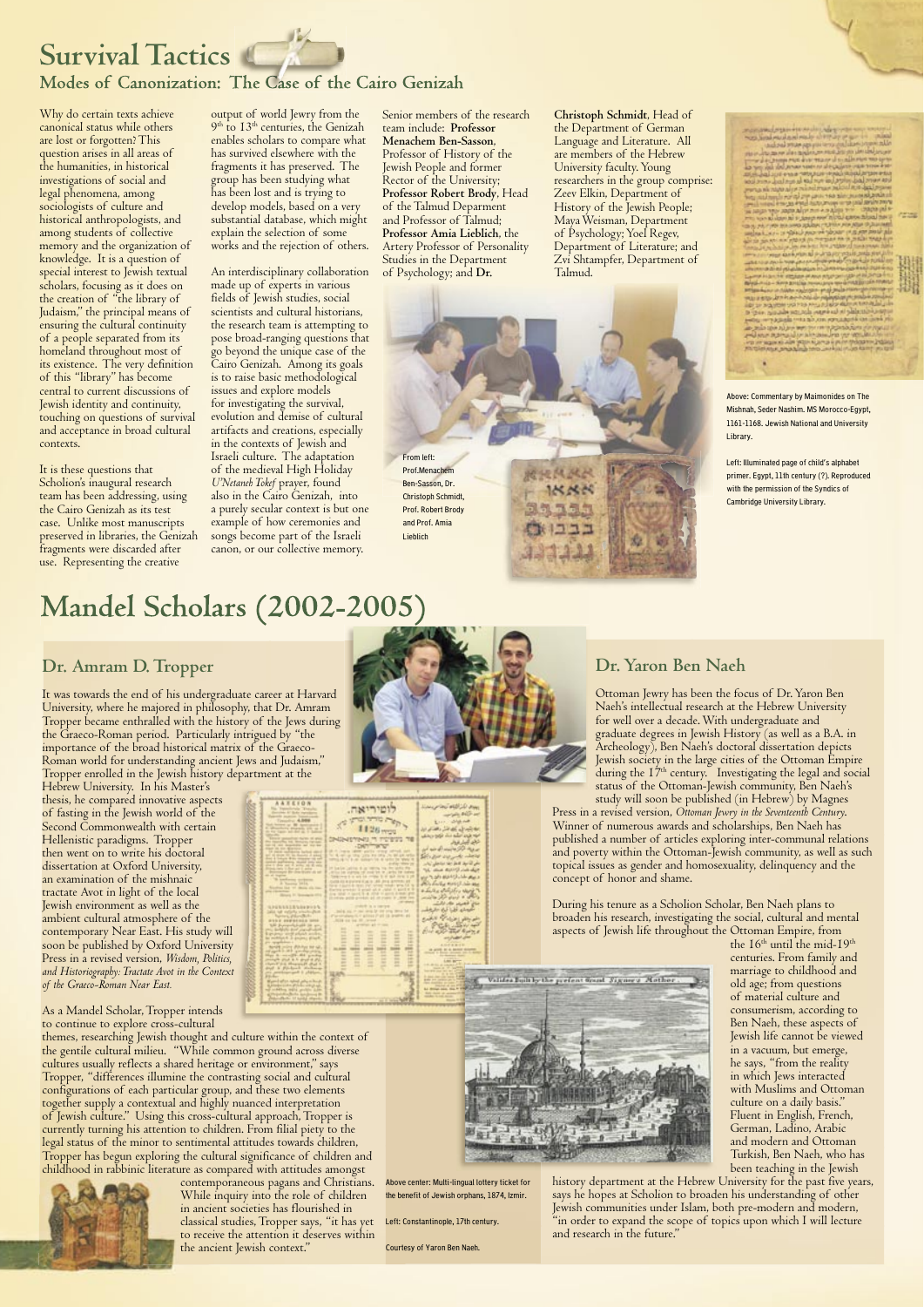While the selection of Scholion's first two Mandel Scholars and inaugural research team was performed under rigid time constraints—full-scale academic activity began only a few short months following the decision to open the Center—the second cycle of scholars were chosen according to fixed, yet innovative procedures, which will continue to serve Scholion in the future.

In addition to the standard request for a résumé and letters of recommendation, Mandel Scholar applicants were asked to submit dissertation evaluations and future research plans, providing the Academic Committee a much broader view of the applicants' scholastic potential.

After an academic subcommittee narrowed down the choice to seven candidates, the final selection took place at an intense two-day meeting of the entire Academic Committee (December 19-20, 2002). Unique to the whole procedure was the 'lecture marathon,' during which the seven candidates presented their research under equal conditions.

to be named Mandel Scholars, 2003-2006: **Dr. Daniel Stökl Ben Ezra (**Department of Comparative Religion) and **Dr. Sarit Shalev-Eyni** (Department of History of Art). Their selection confirms Scholion's commitment to interdisciplinary research and an open attitude towards Jewish Studies.

With three research proposals on the table, the Academic Committee went on to select the 2003-2006 Scholion Interdisciplinary Research Group, choosing the one dealing with Byzantine Jewry. In addition to the seriousness of its research objectives, this group was chosen as it plans to use the three years at Scholion to establish a new study program at the Hebrew University.



# **Scholion's Second Cycle of Scholars Chosen**

**Professor Menachem Magidor** and **Professor Haim Rabinowitch**, President and Rector of the University, attended all the lectures, together with the other members of the Academic Committee and leading researchers in relevant fields. An unprecedented departure from the standard procedure of selecting candidates by confidential committees, young researchers were exposed to the appraisal of Academic Committee members and leading scholars in an atmosphere of scholarly discourse.

Following an informal luncheon—yet another opportunity to get to know the candidates firsthand—the Academic Committee conducted personal interviews with each young scholar. Decisions were made only after committee members heard the impressions of researchers who attended the lectures and discussed their own preferences. There was nearly unanimous agreement between both faculty and the Academic Committee members as to the two most outstanding candidates



**Dr. Sarit Shalev-Eyni**

With a doctorate in Art History from the

#### Hebrew University, Dr. Shalev-Eyni has been exploring the theological and political aspects of Jewish art in the Middle Ages. Her current research is focused on the 13th century Ambrosian Bible, the earliest illuminated Bible known from South Germany. As some of the most typical iconographic and stylistic features of Ashkenazi German Jewish illuminated manuscripts—

animal headed figures, dragons and hybrids—appear first in these three volumes, a careful study of them is expected to shed light on some of the most problematic phenomena in Ashkenazi illuminated manuscripts. In addition, the Ambrosian Bible is the first known example of eschatological illustrations, popular in Christian manuscripts of the time, which found their way into illuminated Hebrew Bibles and prayer books. Studying the manuscript in relation to Christian iconography, Shalev-Eyni intends to evaluate the reciprocity between Jewish and Christian eschatological iconography and thought.

**Mandel Scholars (2003-2006)**

### **Dr. Daniel Stökl Ben Ezra**

Dr. Daniel Stökl Ben Ezra received his doctorate in Comparative Religion from the Hebrew University, writing his dissertation on "The Impact of Yom Kippur on Early Christianity." His general field of scholarship deals with Second Temple and Rabbinic Judaism, New

Testament and Early Christian literature and his research plans include, what he calls, the "understudied" field of religious rituals and liturgy, as well as the question of collective identities of Late Antique Jewish and Christian groups. He also plans to investigate relations between Jewish and Christian liturgical lections and initiate a project collecting the vast, complex and scattered evidence for Christian lectionaries, research them from a comparative perspective and make them accessible for a wider audience. In addition to "its exquisite scholarly discourse," Ben Ezra says the Hebrew University is an excellent place for his studies "since Jerusalem's different brands of Jewish and Christian movements make the city into a 'laboratory' for anybody interested in researching ritual."

האומכרסיטו





#### האוניברסיטה העבו REW UNIVERSITY ERUSALEM

The old "Scholion" in Benei Berak Haggadah for Passover, Northern Italy and Germany, around 1460, MS British Library.



*"I have been involved in supporting a number of research programs, and Scholion is perhaps the most fascinating and promising project I have encountered thus far."*

Mr. Morton Mandel Chairman of the Board Mandel Foundation